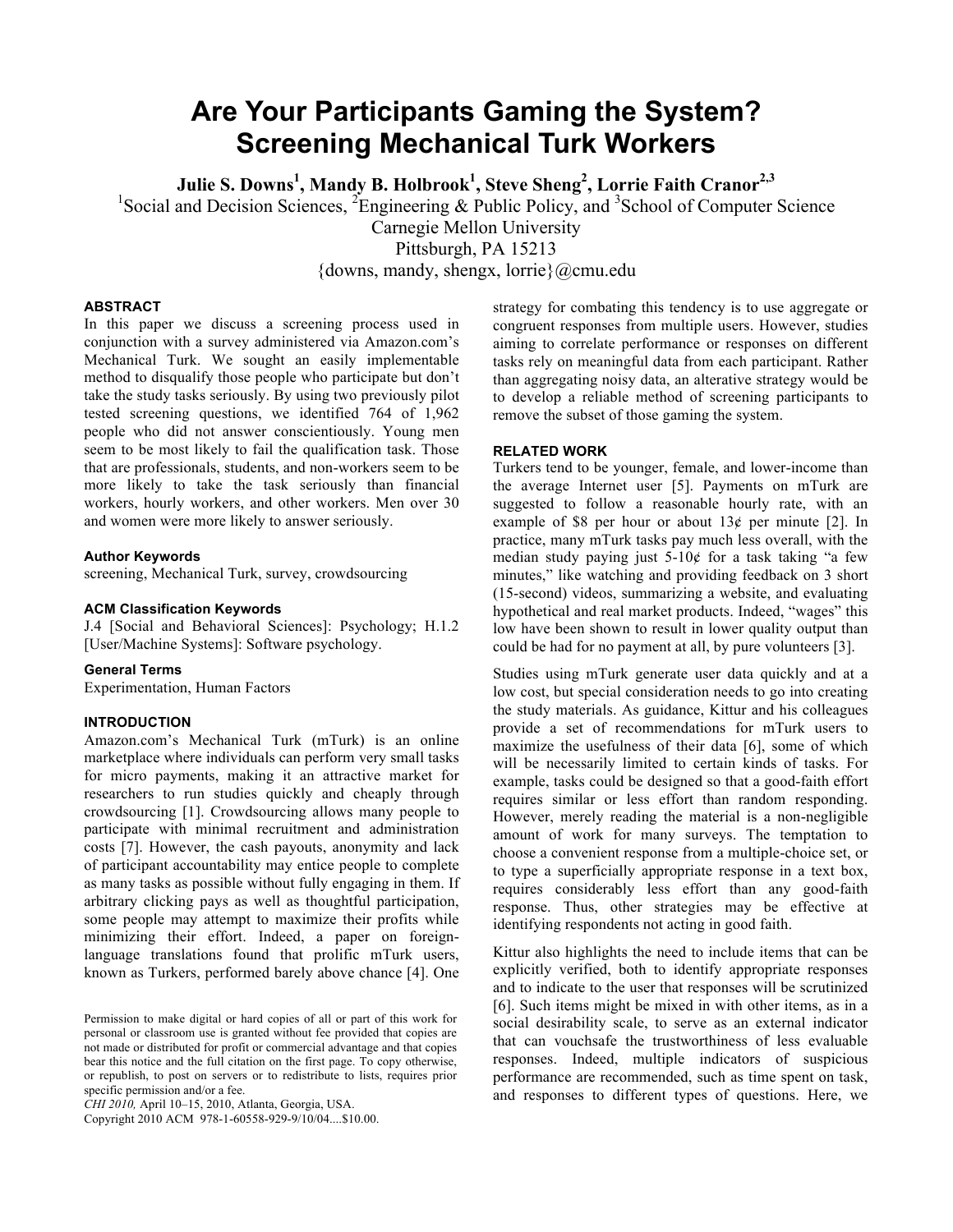Subject: Tomorrow's meeting From: "Ginger Holmes" <gholmes@bru.edu> Date: Wed, May 13, 2009 8:31 am To: "Pat Jones" <patjones@bru.edu> Priority: Normal

Pat,

Since Christi is out of town, the staff council meeting will be held via telephone tomorrow. We will discuss the proposed reorganization of the Human Resources department to better serve the faculty and staff at BRU. During this conference call, we will also discuss the decisions reached at the 11am meeting of the University Benefits department. It is critical that all attendees of the University Benefits department, especially those who attended the morning meeting, also attend this conference call, to ensure that necessary recommendations of this committee are incorporated into our procedural changes. Details for the conference call are listed below. Also, please confirm your participation via email to me.

Date: Thursday, May 14 Time: 2:00 PM (EST) Number: 1-800-555-1200 8533123 (passcode)

Thanks, Ginger Holmes Administrative Coordinator Recruiting and Staffing Baton Rouge University www.bru.edu

*Easy question*: Who is the email message sent to? Ginger Holmes [conspicuous distractor]

- John Stone
- Pat Jones [correct response]
- Edward Downs
- Sadie Stinfeld

*Difficult question*: What department is holding the meeting prior to the conference call?

- Recruiting and Staffing [conspicuous distractor]
- Learning and Professional Development
- Temporary Employment
- International HR
- Equal Opportunity Employment • Health Insurance Options
- Compensation
- Disability Services
- University Benefits [correct response]
- Orientation

**Table 1. Text of Email and Qualifying Questions**

explore a screening task for an online survey that could not be designed in compliance with mere good-faith incentives.

# **RECRUITMENT**

An mTurk HIT (Human Intelligence Task) was posted for a 30-minute task [8] with a \$4 payment, contingent upon qualification, and  $20¢$  for those not qualifying. This relatively large payment is roughly equivalent to the federal minimum wage, and corresponds to Amazon's suggested pay rate [2], although it is larger than typical. We chose to pay a more equitable rate both for fair compensation for participants' time and to appeal to a broad array of groups.

# **SCREENING TOOL**

Some studies identify negligent participants using tricks

like, "to show that you are paying attention, please select the third option below," where the suggested option is a clearly incorrect answer. Such transparent tools only catch the most egregious of participants, violate Gricean norms by requiring careful attention to normally predictable information, and set a tone of distrust for the remainder of the task. In contrast, our screening task was designed to appear as a formality, following the logic of the study task. It included 2 questions of varying difficulty, to assess whether there were differential predictors of adhering to strict versus weak criteria. The hallmark of both screening questions was to have a conspicuous distractor. Questions were piloted and refined prior to the current study.

Participants were asked about demographics (age, gender, current occupation) and office work (computer use and participation in conference calls), followed by two qualification questions referring to an email message detailing an upcoming teleconference (see Table 1). The intention was to convey that demographic background or prior participation with teleconferencing may be a prerequisite for qualification, but there was no indication what kind of answers would disqualify. One qualifying question was relatively easy, and could be answered correctly by simply reading the full question and looking up the answer in the email recipient line, with a conspicuous distractor corresponding to the sender's name. The more difficult question required not only interpretation of the question but a close reading of the email text, as the answer was in the body of the email. In this case, the conspicuous distractor corresponded to a piece of information in the signature line of the email. Those looking quickly for answers would likely be inclined to select these distractors.

# **RESULTS**

The survey design did not require responses in order to continue, and a number of respondents skipped questions. Fifty-five respondents (2.8%) skipped all seven questions,

- Student  $(n=482)$
- Professional
	- o Art, Writing and Journalism (n=76)
	- o Education (n=111)
	- $\circ$  Legal (n=15)
	- o Medical (n=36)
	- o Science, Engineering IT professional (n=296)
	- o Skilled Labor (n=21)
	- o Other Professional (n=187)
- Financial
- o Business, Management and Financial (n=172)
- Hourly
	- o Service (n=69)
	- o Administrative Support (n=123)
- Not working<br>  $\circ$  Not Cur
	- Not Currently Working / Unemployed  $(n=162)$
- $\circ$  Retired (n=21)
- Other
	- o Decline to answer (n=22)
	- o Other profession (n=114)

# **Table 2. Occupations**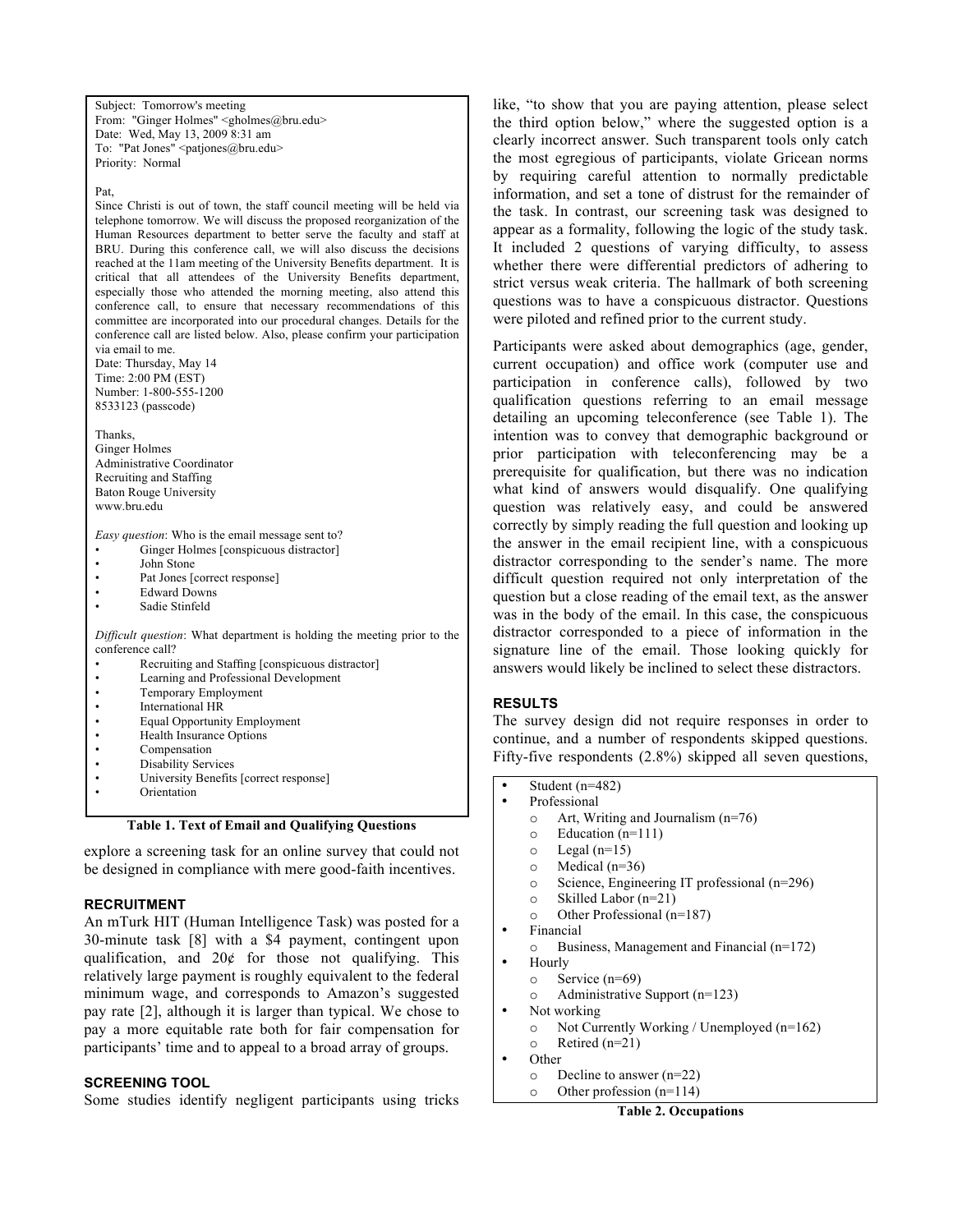

**Figure 1. Gender by Age Interaction**

and are not included in the demographic analyses. Fortyfive respondents (2.3%) answered the demographics but neglected to answer both qualifying questions; their responses are included but considered incorrect. Reliability between the two questions was moderate, with 95% of those answering the difficult question correctly also answering the easy one correctly,  $\chi^2$ =184.43, *p*=.001.

Overall, 1,198 of the 1,962 participants (61%) qualified by answering both questions correctly. A total of 1,726 (88%) answered the easy question correctly, with similar numbers skipping (n=96, 5%) as getting it wrong (n=120, 6%). Only 1,266 (64%) answered the difficult question correctly, with an equivalent skip rate to the easier question (n=98, 5%) but far more respondents answering incorrectly (n=609, 31%).

Performance was examined as a function of gender (comparing men and women), age (broken into quintiles: 17-21, 22-24, 25-29, 30-36, 37-75), and 14 occupations grouped into 6 categories (see Table 2).

Women were more likely to answer the difficult question correctly than men (66% vs. 60%, *F*(1,1884)=4.90, *p*<.05). The same pattern held for the easy question, but was not significant (93% vs. 86%, *F*(1,1884)=1.63, *p*=.20).

Older participants were more likely to qualify than younger ones. Participants gave the correct answer more often as a linear function of age quintiles for both the difficult question,  $F(1,1884)=13.35$ ,  $p<.001$ , and the easy one, *F*(1,1884)=6.04, *p*=.014.

There was a significant effect of reported occupational categories for the difficult question, *F*(5,1884)=4.40, *p*<.001 and a marginal trend for the easy question, *F*(5,1884)=2.13, *p*=.059. Professionals (69%) and students (71%) were more likely to answer the difficult question correctly compared to hourly workers (56%), financial workers (59%) and other occupations (60%). Those who were retired or not working were in between, not significantly different from any of the other groups (65%). A similar pattern emerged with the easy question, although fewer comparisons were significant perhaps due to ceiling effects. Professionals (91%), students (94%) and those not working (92%) outperformed financial workers (85%), with hourly workers (88%) and unspecified (88%) not significantly different from any other group.

Qualification, requiring correct answers for both questions, revealed similar main effects for gender (*F*(1,1884)=7.15,  $p<.01$ ; 64% of females and 57% of males qualified), age (*F*(1,1884)=17.15, *p*<.001), and occupation (*F*(5,1884)= 4.26, *p*<.001. An interaction emerged between gender and age  $(F(1,1884)=4.04, p<0.05)$  with performance as a linear effect of age for males  $(p=0.001)$ , ranging from 45% for the youngest quintile, age 17-21, to 70% for the oldest, age 37- 75 (see Figure 1), but no effect of age for females(p=.27).

For the easy question alone, there was a slight trend toward an interaction between gender and occupation, *F*(5,1884)= 1.77, *p*=.12. As Figure 2 shows, this appears to reflect very small gender differences for nonworking and financial workers, but large differences for hourly and other workers.

We explored the use of time stamps as a mechanism to identify participants who are clicking quickly rather than conscientiously to see if a simple assessment of time on task might predict performance on the qualifying questions. On average, participants spent 2 minutes (120 seconds) completing the task, ranging from 4 to 1,548 seconds, with a standard deviation of 119 seconds. Setting a speed threshold at the  $90<sup>th</sup>$  percentile (45 seconds), we find that those who qualified were only slightly more likely to spend more than 45 seconds on the task (91%) compared to those who didn't qualify (88%,  $\chi^2$ =4.69,  $p$ =.03). Raising the threshold to the 95th percentile (28 seconds), doesn't much improve the differentiation (96% vs. 93%,  $\chi^2 = 8.33$ ,  $p < 01$ ). Lowering it to the 80th percentile (61 seconds) loses any ability to differentiate (80% vs. 79%,  $\chi^2$ =0.21, *p*=.64). Time on task was a better predictor of the easy question than of overall qualification, with only 76% of non-qualifiers taking longer than the 90<sup>th</sup> percentile threshold of 45 seconds  $(\chi^2 = 33.90, p < .001)$ , but still the majority of those spending very little time on task would have qualified and thus appear to be answering the questions conscientiously.



**Figure 2. Gender by Occupation Interaction**